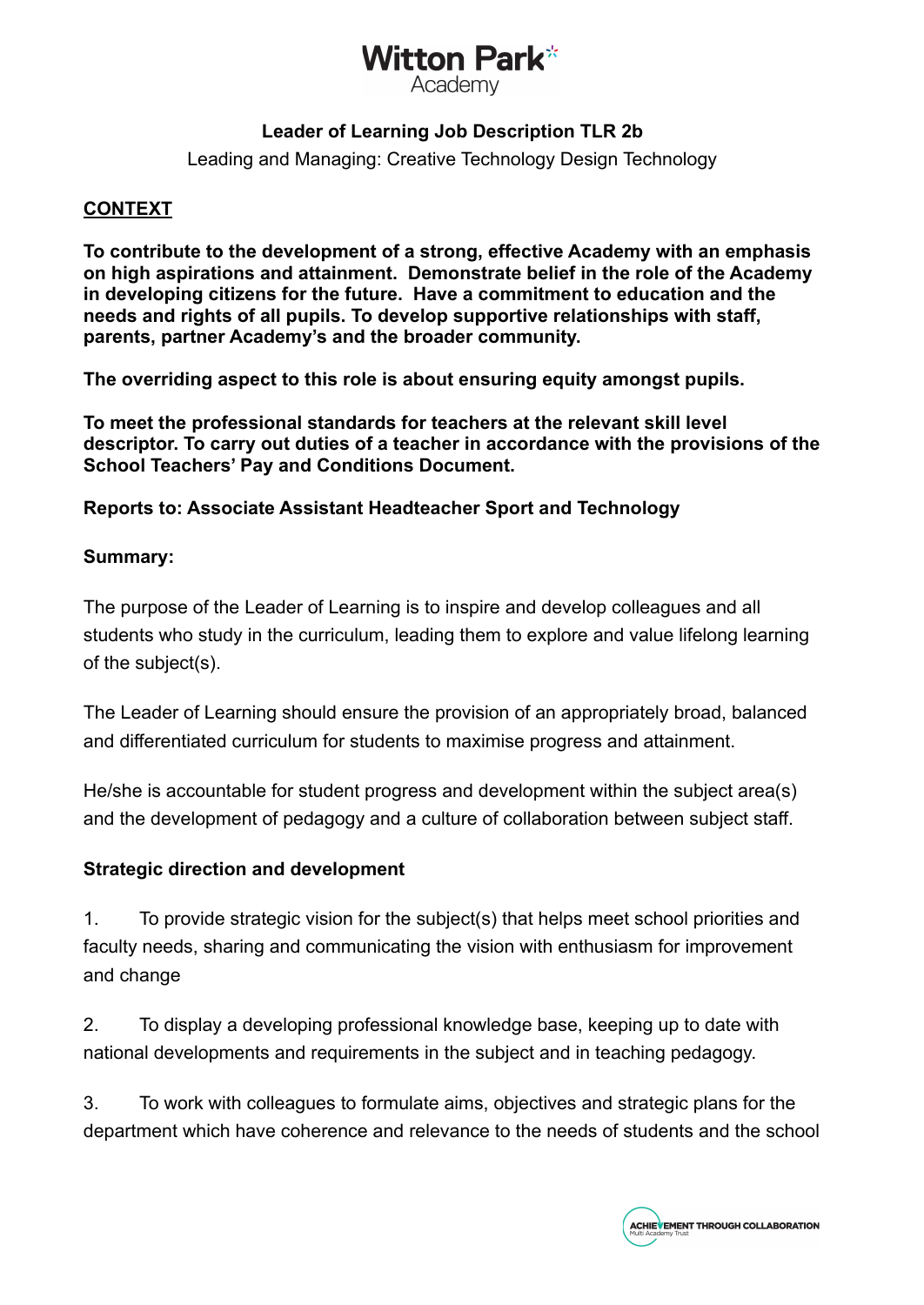# Witton Park\*

4. To support, facilitate and monitor the progress of the faculty development plan for the subject(s) they lead

#### **Leading and managing staff**

1. To assist in the recruitment of new staff and their induction

2. To secure, maintain and integrate the collaborative effort of the subject staff so that involvement, commitment and team spirit are promoted

3. To offer support and advice to members of the department and promote their engagement in professional development opportunities

4. To review the structure of the team and allocation of responsibilities, ensuring effective deployment of staff and allocation of resources

5. To lead the implementation of the Appraisal process, seeking appropriate support from other senior staff and SLT line managers

#### **Teaching and Learning**

1. To inspire students through a rich and varied lesson program, facilitating student development through challenge and leadership opportunities

2. To ensure students experience a progression of knowledge, skills and understanding through medium and long term planning of an appropriate curriculum

3. To evaluate the impact and effectiveness of teaching on student progress through a process of self-review

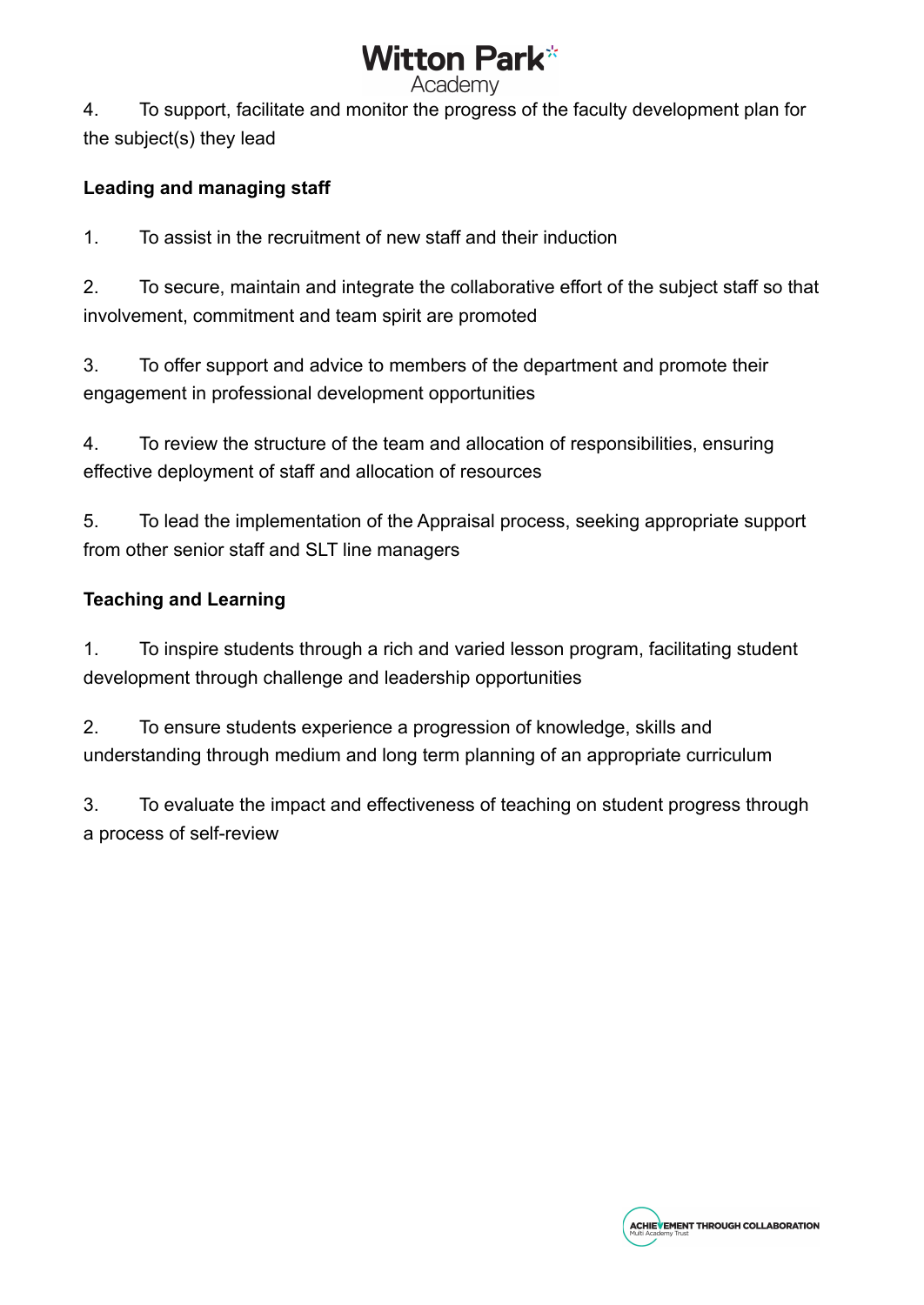# Vitton Park\* Academv

#### **Additional notes**

Strategic direction and development

1

• Have a clear vision for learning in the subject – what, ideally, will lessons and learning look like for students and teachers?

• Explicitly discuss the vision, engaging teacher's enthusiasm and interests

• Try to create a climate for change, experimentation and innovation

2

• Keep up to date with and respond to examination specification and national curriculum changes, identifying the key implications for subject development

Lead the development of effective subject links with partner schools, feeder primaries, higher education establishments and other relevant external bodies

• Keep abreast of current developments in teaching of the subject through, for example, membership of professional bodies, websites and journals.

3

Use information collected from self-review, dialogue with colleagues and whole school priorities to form a three year plan for development which identifies clear targets, time-scales and success criteria

The plan should be regularly revisited by the team and adjusted and shared with other key stakeholders e.g. governors

4

• Ensure teaching team meetings are well planned and led, such meetings should be focussed on developing teaching and learning, students' progress and attainment.

• Effectively manage and organise learning resources, including the strategic allocation of capitation

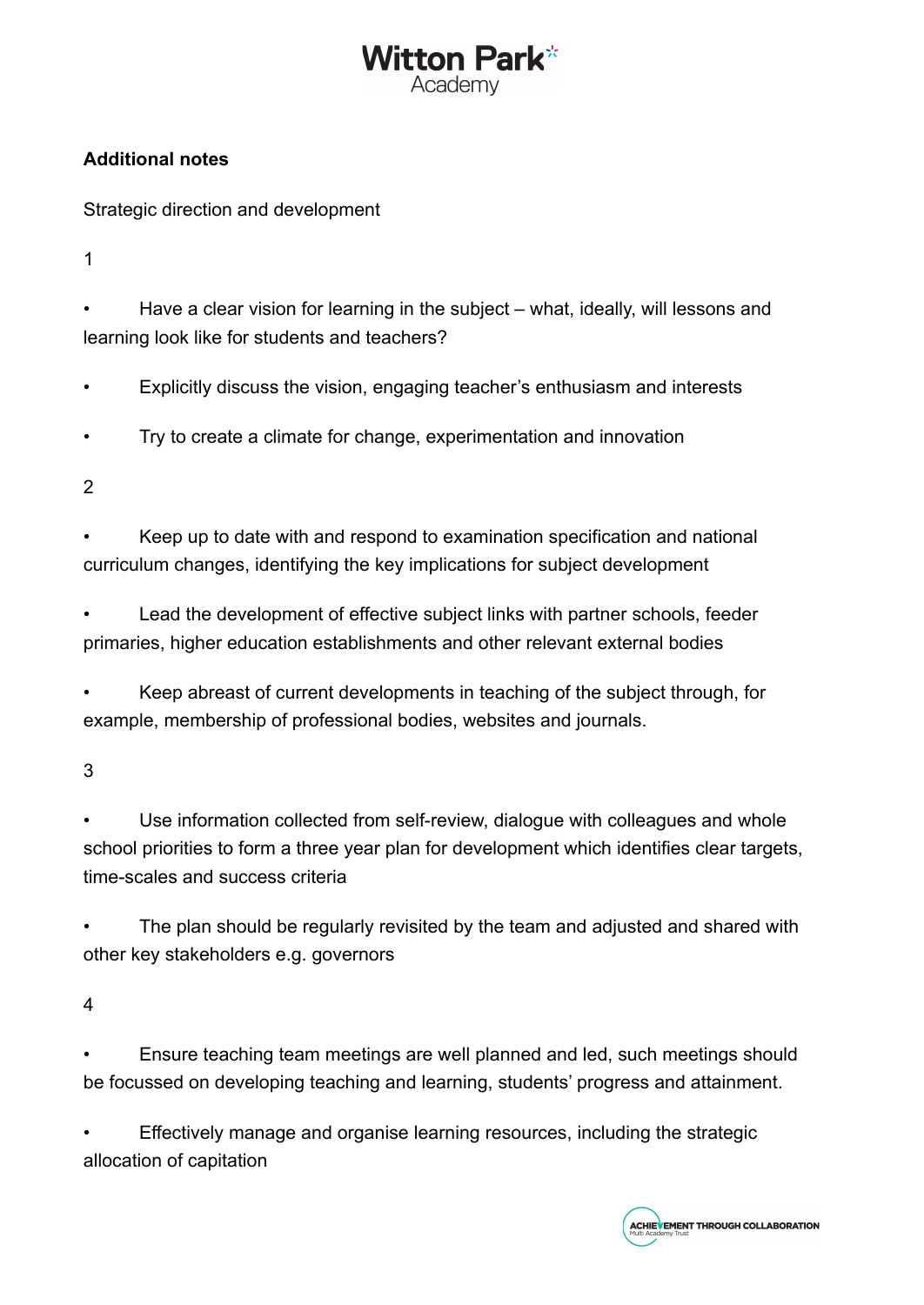## Vitton Park\* Academv

#### **Leading and managing staff**

1

• Consider the skills and knowledge of the existing team. How will a new staff member compliment these?

• Ensure that any new staff have a mentor and subject specific induction program

2

- Establish a culture of team work through departmental systems and structures
- Create formal and informal opportunities for dialogue
- Know staff strengths and interests

3

- Create opportunities for team members to lead
- Act as a role model and coach

• Encourage participation in both subject and cross-curricular CPL, e.g. FSBS, by, for example, providing a platform for feeding back and sharing new learning.

• Reflect upon the leadership structure of the department. Can roles be rotated to provide new opportunities and use expertise more effectively? What responsibilities can be distributed on a developmental basis?

• Consider how teachers are deployed across the key stages and groups of students to facilitate their development.

Act as a reviewer for identified staff members seeking additional support from other senior staff as necessary (particularly for staff with responsibilities outside of the subject area).

• Ensure that appraisal arrangements are effectively carried out by other team leaders in the department.

• Where appropriate and agreed, contribute to the appraisal of staff by suggesting routes for development e.g. a teacher wanting to work on questioning could be matched with a lead teacher in this area for paired observations.

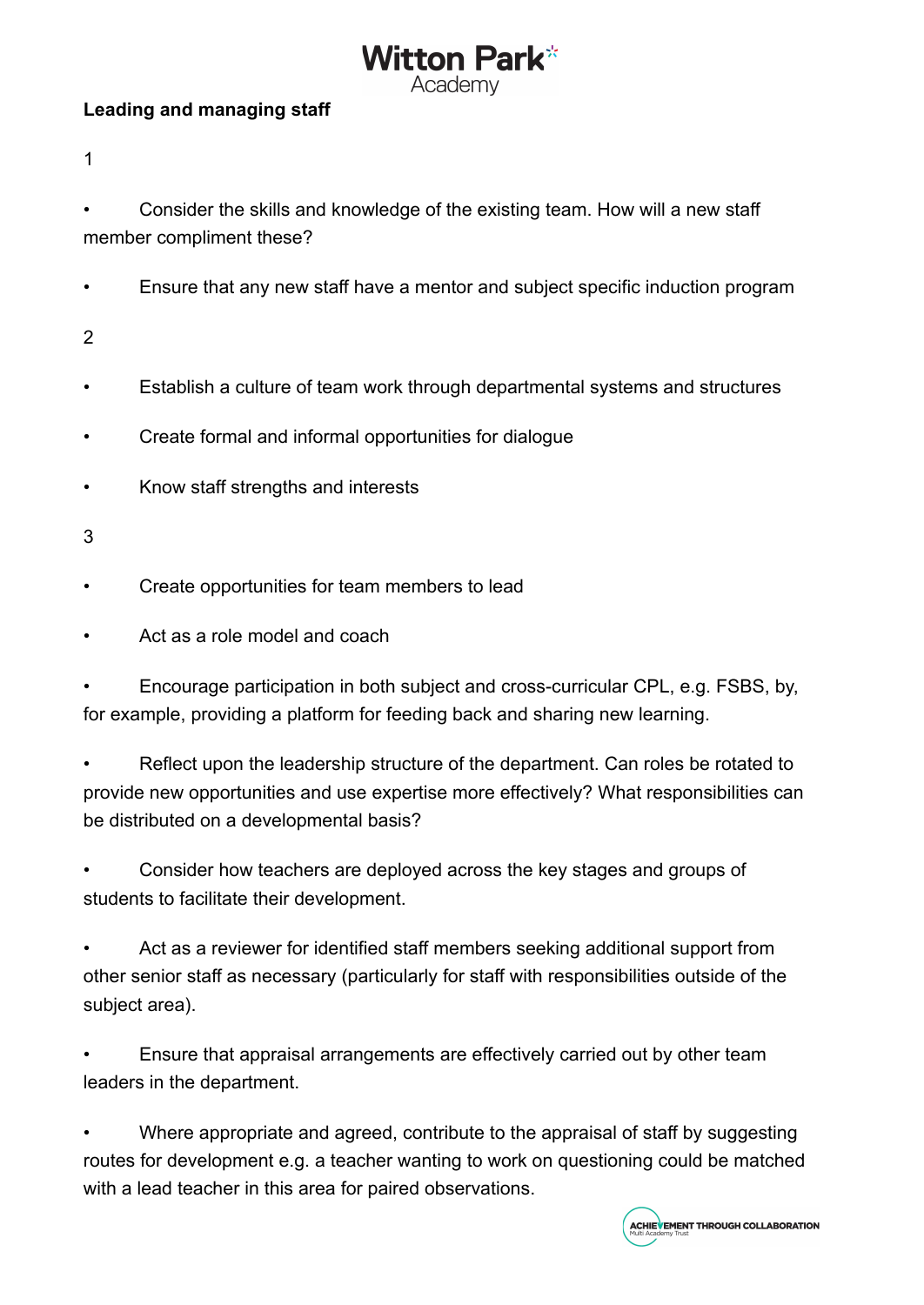#### **Teaching and learning**

1

• Ensure the MORE principles are embedded. Provide opportunities for collaboration and joint planning to establish high expectations, common standards of classroom practice and develop the effectiveness of teaching and learning styles

Vitton Park\* Academv

• Ensure colleagues create a stimulating and safe learning environment

• Ensure lessons address the needs of all students and groups of students e.g. SEN, G&T, boys, and that students are challenged and supported to move out of their comfort zone

• What opportunities are there for students to lead the learning of others in your subject?

• Initiate and organise extra-curricular enhancement activities related to the subject

2

• Review the curriculum provided for students. Does the choice of GCSE syllabus (or alternative qualification) offer the best option for students?

• Engage all subject staff in the creation, consistent implementation and improvement of schemes of work

• Ensure the development of students' literacy, numeracy and ICT skills through the subject

• Ensure assessment methods aid student progress, both in lessons and when working independently. Classroom AFL techniques, formative marking, summative assessments and record keeping should be implemented consistently by teachers.

Support staff in implementing the school behaviour policy so that effective learning can take place.

3

Use the structure for self-review to employ a variety of methods to monitor and evaluate teaching and learning including assessment and feedback.